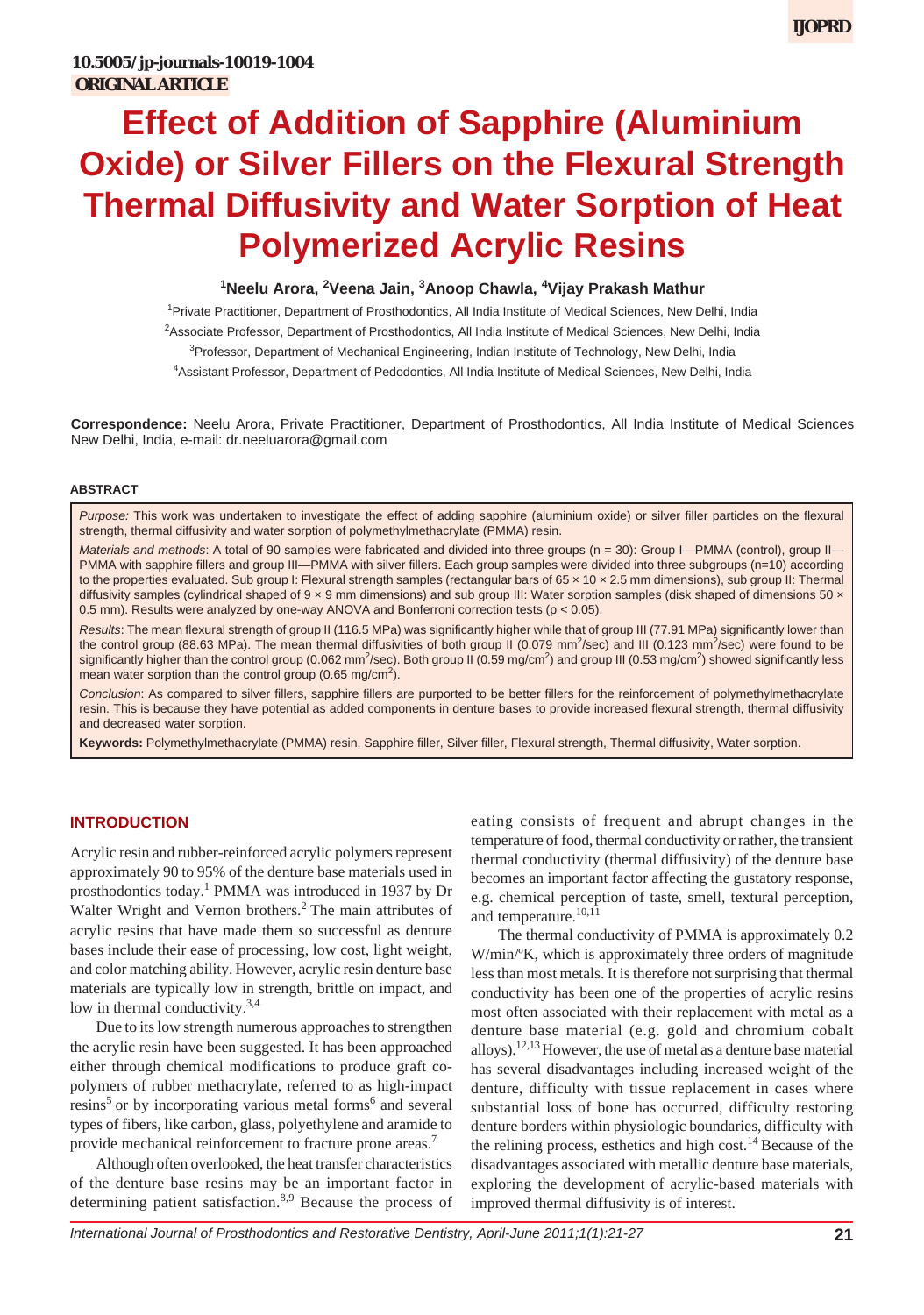Water sorption of denture base material can also affect its physiochemical and mechanical properties.<sup>15</sup> PMMA though absorbs relatively moderate amounts of water when placed in an aqueous environment, nevertheless, this water exerts significant effects on the mechanical and dimensional properties of the polymer.<sup>16</sup>

 In the literature, very few attempts have been made to develop acrylic resins that possess not only improved mechanical properties but also exhibit an overall improvement in physical properties, like thermal diffusivity (heat transfer characteristic and water sorption, without negatively affecting each other.

 The aim of the present study was to know the effect on the physical, mechanical and thermal properties of PMMA denture base material by the incorporation of sapphire (aluminium oxide) fillers and metal fillers (silver). In the present study, both types of fillers were chosen as reinforcers because they are purported to not only influence the strength of the resin but also provide thermally conducting pathways within the insulating acrylic resin matrix. So, an overall enhancement of the physical, thermal as well as mechanical properties of acrylic resin can be expected.

## **MATERIALS AND METHODS**

Commercial acrylic resin denture base powder and liquid (Trevalon powder and liquid, Dentsply India Pvt Ltd) was used to act as a control (with no fillers added). Filler particles: Sapphire and silver (Qualigens India, Ltd) fillers were used in 25% ratios by the weight of acrylic resins.

## **Incorporation of Fillers**

Unmodified acrylic resin control samples were processed according to the manufacturer's specifications. For samples that contained fillers, sapphire (ceramic) and silver fillers were added separately to PMMA polymer and mixed manually by hand in a mortar and pestle. To this uniform mixture of fillers and PMMA powder, monomer was later added.

#### **Distribution of Samples**

A total of 90 samples were made and divided into three groups (n=30): Group 1 (G I)—PMMA with no reinforcement, group II (G II)—PMMA with sapphire fillers and Group III (G III)— PMMA with silver fillers. Each group had 30 samples which were further divided into three subgroups  $(n = 10)$  on the basis of the type of property which was evaluated. Sub group  $I(gI)$  flexural strength samples (rectangular bars), sub group II (g II)—thermal diffusivity samples (cylinders) and sub group III (g III)—water sorption samples (disks) (Table 1). The dimensions of each sample were measured with a digital calliper with an accuracy of  $\pm$  0.1 mm.

#### **Specimen Preparation for Testing of Flexural Strength**

Thirty samples of heat-polymerized acrylic resin were fabricated. Rectangular strips with dimensions  $65 \times 10 \times 2.5$  mm were fabricated in accordance with ADA specification No. 12 for denture base polymers.<sup>17</sup> A two piece custom-made brass metal mold with three rectangular grooves of size (65  $\times$  10  $\times$ 2.5 mm) was made for preparing acrylic bar specimens (Fig. 1).



**Fig. 1:** Brass mold for flexural strength samples

#### *Flexural Strength Testing*

The flexural strengths of the samples were determined using a three-point bending testing device in a universal testing machine (Zwick Z010) (Fig. 2). The device consisted of a loading wedge and a pair of adjustable supporting wedges placed 50 mm apart. The specimens were centerd on the device in such a way that

| <b>Table 1: Distribution of samples</b> |    |                                                        |                    |    |  |  |  |  |  |
|-----------------------------------------|----|--------------------------------------------------------|--------------------|----|--|--|--|--|--|
| Groups                                  |    | Total samples                                          |                    |    |  |  |  |  |  |
|                                         |    | Flexural strength $(g I)$ Thermal diffusivity $(g II)$ | Disks $(g \, III)$ |    |  |  |  |  |  |
| Group $I(G I)$                          |    |                                                        |                    |    |  |  |  |  |  |
| PMMA with no reinforcement              | 10 | 10                                                     | 10                 | 30 |  |  |  |  |  |
| Group II $(G II)$                       |    |                                                        |                    |    |  |  |  |  |  |
| <b>PMMA</b> with sapphire fillers       | 10 | 10                                                     | 10                 | 30 |  |  |  |  |  |
| Group III (G III)                       |    |                                                        |                    |    |  |  |  |  |  |
| <b>PMMA</b> with silver fillers         | 10 | 10                                                     | 10                 | 30 |  |  |  |  |  |
| Total samples                           | 30 | 30                                                     | 30                 | 90 |  |  |  |  |  |
| PMMA: Polymethylmethacrylate            |    |                                                        |                    |    |  |  |  |  |  |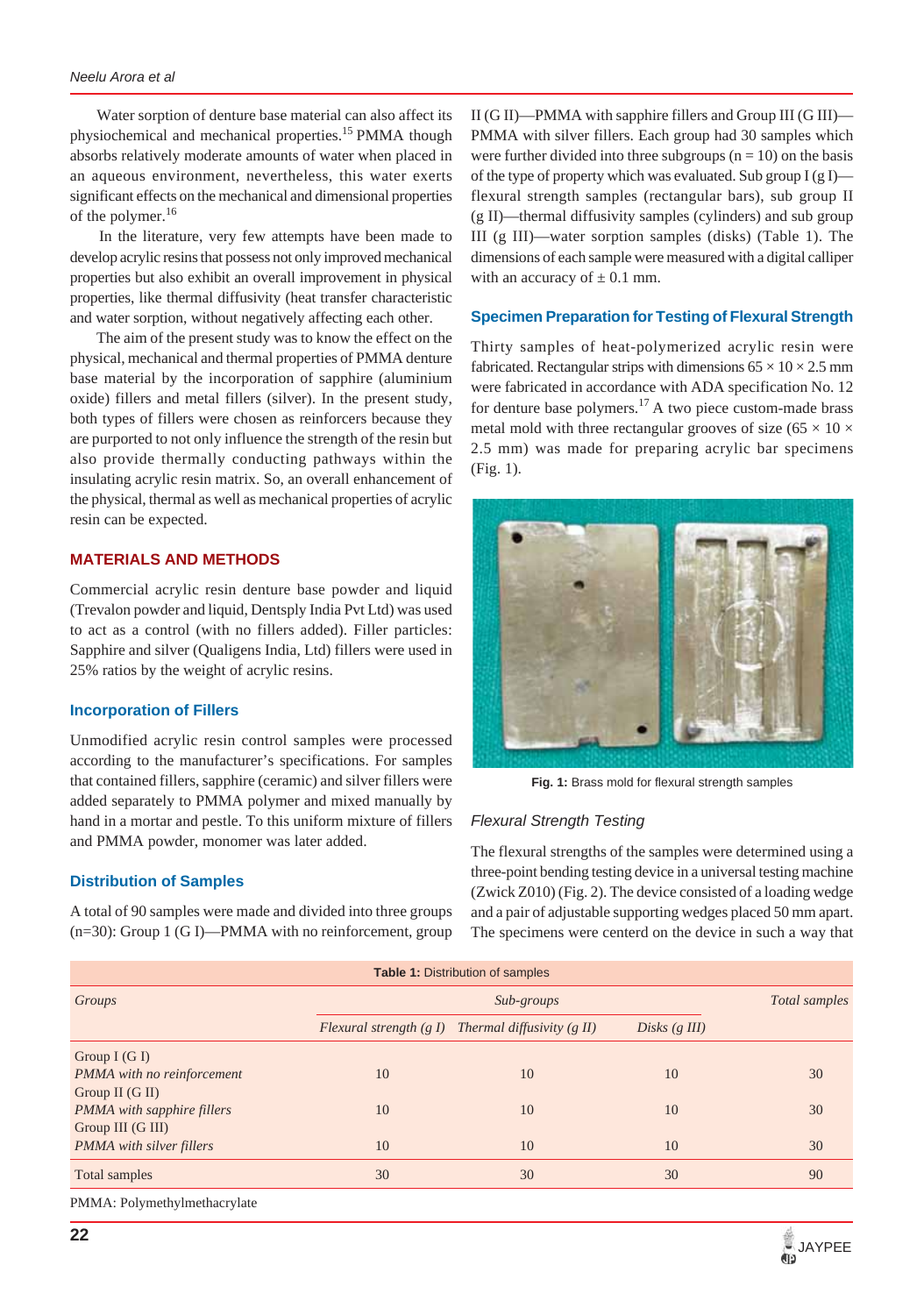

**Fig. 2:** Sample testing on Zwick-Z010 Universal testing machine

the loading wedge, set to travel at a crosshead speed of 5 mm/min, engaged the center of the upper surface of the samples. Specimens were loaded until fracture occurred. Flexural strength was calculated using the following equation:  $S = 3PI/2bd^2$ , where  $S =$  flexural strength (N/mm<sup>2</sup>), P = load at fracture  $(N)$ , I = distance between the supporting wedges  $(mm)$ ,  $b =$  width of the sample (mm) and  $d =$  thickness of the sample (mm).

# **Specimen Preparation for Testing of Thermal Diffusivity**

Solid metal cylinders (9 mm diameter  $\times$  9 mm length) were invested in brass flasks using dental stone. After hardening of the stone, the metal cylinders were removed which left cylindrical cavities used for molding the samples. The type K thermocouple wire (0.127 mm diameter) with bead junction was inserted into the cylindrical samples at the dough stage, i.e. before curing (Figs 3A to C). Before incorporation, the thermocouple wire was calibrated in order to standardize the thermocouple to get accurate temperature reading. All samples were conditioned at room temperature in distilled water for 24 hours before measurement. The temperature range of 0 to 70ºC was chosen in this study to correspond to the temperatures of food and drink likely to be ingested in a typical meal.

# *Thermal Diffusivity Testing*

Thermal diffusivity was measured by using a technique developed by Watts and  $Smith^{18}$  to characterize the thermal properties of dental materials. Sample with thermocouple leads were attached to a personal computer recorder for the measurement of transient temperature changes at the center of



**Fig. 3A to C:** Cylindrical stone molds and incorporation of thermocouple wire: (A) Investing of solid metal cylinders, (B) cylindrical cavities in dental stone, (C) incorporation of thermocouple wire and packing of resin

the cylindrical samples. During testing, initially the samples were conditioned in distilled water for 24 hours at room temperature and were equilibrated in a ice bath at  $0 \pm 1^{\circ}C(T_0)$ for 30 minutes. They were then immersed in a thermostated water bath at  $70 \pm 1$ °C (T<sub>s</sub>). This was done in order to note the transient temperature changes within the specimen from 0 to 70ºC by using the thermal diffusivity set-up. The components of this set-up were: thermostated water bath, thermocouple module, temperature control module, DC voltage stabilizer and a personal computer (Fig. 4).

# *Recording of Data*

Using the data acquisition software the temperature at the center of the specimen (T) was recorded each second for upto 10 minutes. The resolution of all temperature measurements was 0.1ºC. Temperature versus time data obtained was plotted graphically. These recorded temperatures were then converted to normalized temperatures  $(T_n)$  according to the equation:

$$
T_n = (T - T_s) / (T_o - T_s)
$$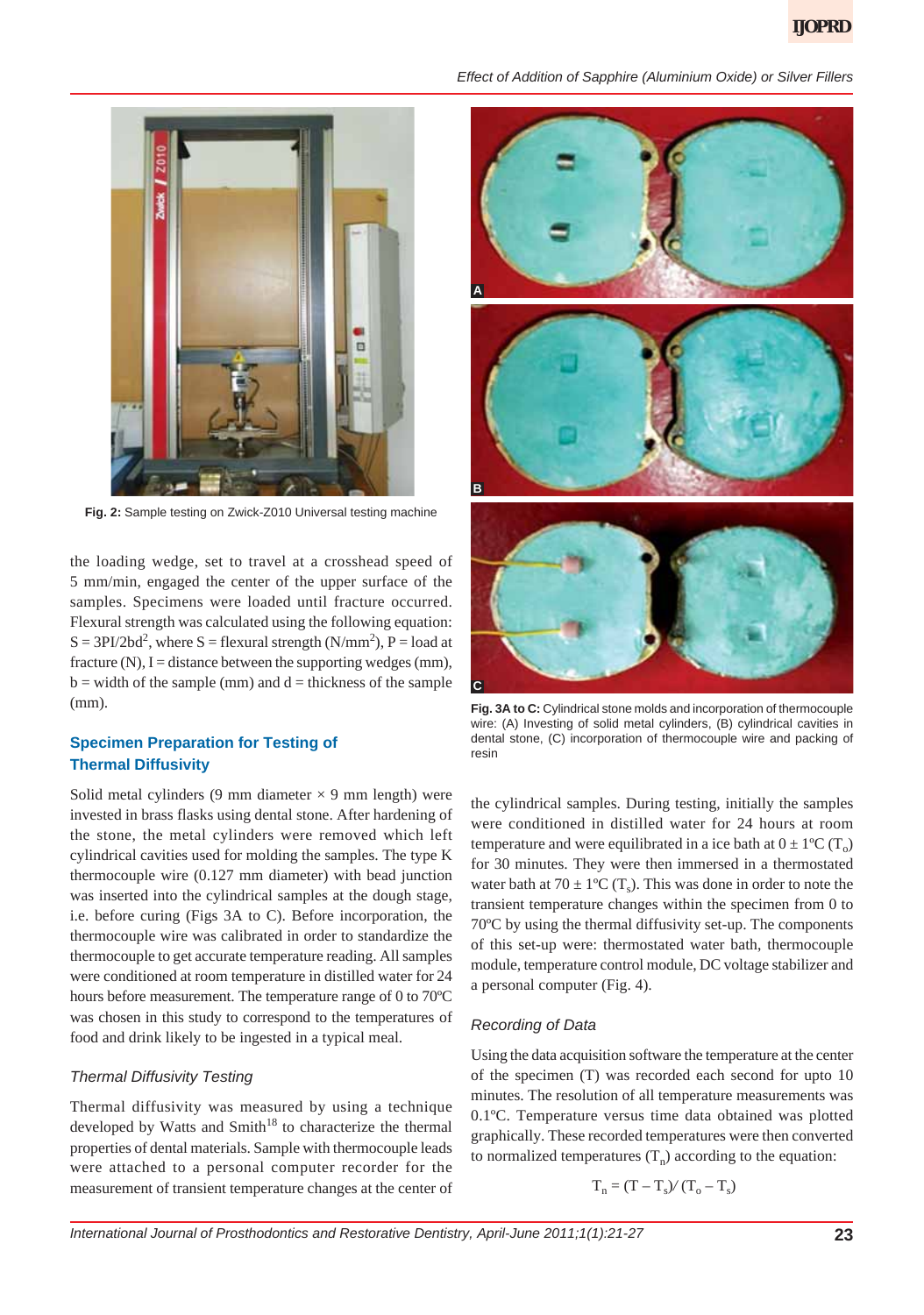

**Fig. 4:** Thermal diffusivity set-up

As described in a previous study,  $18$  the slope (S) of a plot of log<sub>e</sub>  $T_n$  (i.e.  $l_n T_n$ ) versus time was then used to calculate thermal diffusivity according to the following equation: Thermal diffusivity =  $-S/(5.7832/R^2) + (\pi^2/L^2)$ , where R and L were the radius and length of the cylinder respectively.

# **Specimen Preparation for Testing of Water Sorption**

Each disk was prepared with a diameter of 50 mm and thickness of 0.5 mm according to ADA Specification no. 12 for denture base polymers.17A two piece custom made brass metal mold with a disk shaped slot of dimension  $(50 \times 0.5 \text{ mm})$  was used for preparing the acrylic disk specimens (Fig. 5).

# *Water Sorption Testing*

All disk shaped test specimens were dried in a desiccator containing dry silica gel at  $37 \pm 2$ °C for 24 hours, removed to a similar desiccator at room temperature for one hour, and then weighed with a precision of 0.1 mg in a weighing balance .This cycle was repeated until the weight loss of each disk was not more than 0.5 mg in a 24-hour period. The disks were immersed in distilled water at  $37 \pm 1$ °C for seven days, after which the



**Fig. 5:** Brass mold for water sorption samples

disks were removed from water, wiped with a clean, dry hand towel until free from visible moisture, waved in air for 15 seconds and weighed one minute after removal from water. Water sorption for each disk was calculated using the formula:

Sorption  $(mg/cm^2) =$  [mass after immersion  $(mg)$  – conditioned mass (mg)]/surface area.

# **Statistical Analysis**

Descriptive statistics was used to analyze the data. One-way ANOVA was used to analyze the significance of results within the control group and the experimental groups. Bonferroni post hoc was used for comparison of values among different groups.

# **RESULTS**

# **Flexural Strength**

The highest mean flexural strength was found in group II  $(116.5 \pm 7.067 \text{ MPa})$  and the lowest mean flexural strength was found in group III (77.91  $\pm$  3.784 MPa), which was lower than the control specimens (group I) (88.63  $\pm$  5.217 MPa) tested. Intergroup comparison showed a significant  $(p < 0.0001)$ increase in flexural strength on addition of sapphire  $(Al_2O_3)$ fillers to PMMA resin as compared to the control group, whereas a significant  $(p < 0.001)$  decrease on addition of silver fillers to PMMA resin was noted (Table 2 and Fig. 6).

# **Thermal Diffusivity**

The highest mean thermal diffusivity was found in group II  $(0.123 \pm 0.014 \text{ mm}^2/\text{sec})$  followed by group III  $(0.079 \pm 0.006$ mm<sup>2</sup>/sec) and least thermal diffusivity were found in the control specimens  $(0.062 \pm 0.012 \text{ mm}^2/\text{sec})$ . Therefore, the maximum thermal diffusivity was seen after the addition of sapphire fillers to PMMA resin and minimum values were seen in the control group, i.e. group I. Intergroup comparisons showed statistically significant differences for group I with II ( $p < 0.0001$ ), group II with III ( $p < 0.0001$ ) and group I with III ( $p < 0.001$ ) (Table 2 and Fig. 7).



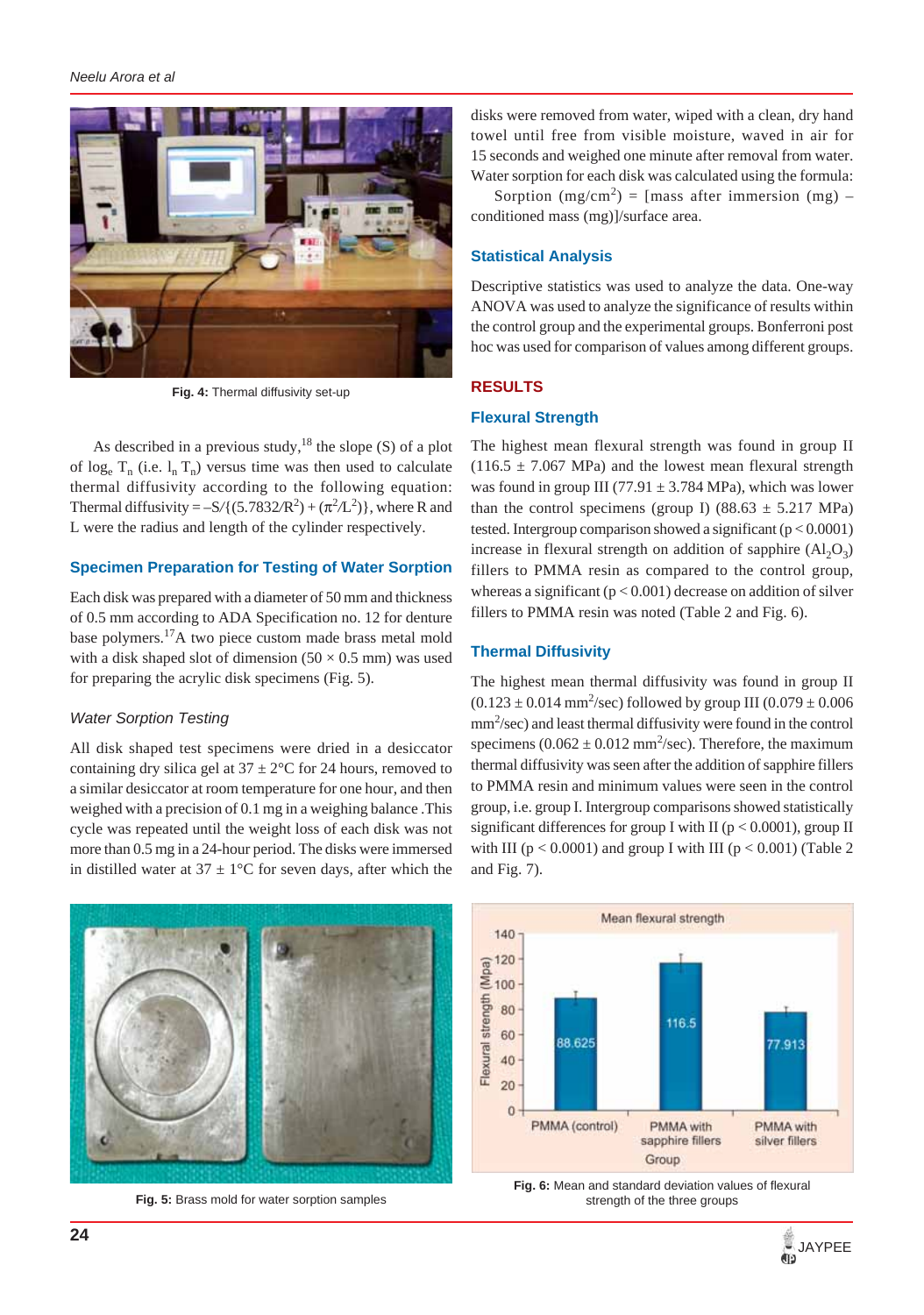*Effect of Addition of Sapphire (Aluminium Oxide) or Silver Fillers*

| Table 2: Intergroup comparison of flexural strength, thermal diffusivity and water sorption for the three groups |                                     |                                   |                                                        |                            |                             |                            |  |  |  |
|------------------------------------------------------------------------------------------------------------------|-------------------------------------|-----------------------------------|--------------------------------------------------------|----------------------------|-----------------------------|----------------------------|--|--|--|
| Sub groups                                                                                                       | $Mean + standard deviation$         |                                   |                                                        | $p$ -value                 |                             |                            |  |  |  |
|                                                                                                                  | Group I PMMA<br><i>(control)</i>    | with sapphire<br>fillers          | Group II PMMA Group III PMMA<br>with silver<br>fillers | Group I vs II              | Group I vs III              | Group II vs III            |  |  |  |
| Flexural strength (MPa)<br>Thermal diffusivity                                                                   | $88.63 + 5.217$                     | $116.5 + 7.067$                   | $77.91 + 3.784$                                        | $(0.0001)*$                | $(0.001)$ *                 | $(0.0001)$ *               |  |  |  |
| (mm <sup>2</sup> /sec)<br>Water sorption $(mg/cm2)$                                                              | $0.062 \pm 0.012$<br>$0.65 + 0.018$ | $0.123 + 0.014$<br>$0.59 + 0.052$ | $0.079 \pm 0.006$<br>$0.53 + 0.038$                    | $(0.0001)$ *<br>$(0.006)*$ | $(0.001)$ *<br>$(0.0001)$ * | $(0.0001)$ *<br>$(0.003)*$ |  |  |  |

\*Significant (p < 0.05), PMMA: Polymethylmethacrylate

# **Water Sorption**

Both the experimental groups showed decreased water sorption as compared to the control group specimens  $(0.65 \pm 0.018 \text{ mg})$  $\text{cm}^2$ ). For PMMA resin reinforced with sapphire fillers the water sorption was  $0.59 \pm 0.052$  mg/cm<sup>2</sup> and for PMMA reinforced with silver fillers it was even lower  $(0.53 \pm 0.038 \text{ mg/cm}^2)$ . Intergroup comparisons were found to be significant on comparison of group I with III ( $p < 0.0001$ ), group I with II  $(p < 0.006)$  and group II with III  $(p < 0.03)$  (Table 2 and Fig. 8).



**Fig. 7:** Mean and standard deviation values of thermal diffusivities of the three groups



**Fig. 8:** Mean and standard deviation values of water sorption of the three groups

#### **DISCUSSION**

Numerous studies have been reported in dental literature pertaining to the reinforcement of polymethylmethacrylate with various types of fibers and fillers in order to improve its mechanical properties. Reinforcement has been achieved through inclusion of polyaramid fibers,  $19,20$  carbon fibers,  $19$ glass fibers,<sup>19-22</sup> ultra high modulus polyethylene fibers,<sup>19,22</sup> chopped PMMA fibers,<sup>23</sup> metal powders<sup>24,25</sup> and sapphire whiskers.<sup>10,26,27</sup> But, relatively few studies are present in literature where emphasis of research is also widened to include improvement in other physical properties, like thermal conductivity/diffusivity and water absorption with the same reinforcements.

It is, however, important to remember that the methodologies that improve the mechanical properties of a denture base material should not affect its physical and thermal properties. Therefore, in the present study, fillers, such as sapphire (aluminium oxide) and silver, were chosen as reinforcers, because they not only influence the strength of the resin but also provide thermally conducting pathways within the insulating acrylic resin matrix and possibly affect the water sorption. So, an overall enhancement of the physical, thermal as well as mechanical properties of acrylic resin can be expected.

## **Evaluation of Flexural Strength**

Despite the material's popularity, fracture of the acrylic denture base has been a major problem. The mechanical strength of PMMA resin is not sufficient to maintain the longevity of dentures, in terms of their duration of service. A variety of physical properties can be used to assess the strength of denture materials. Zappini et  $al^{28}$  noted that most studies evaluating the strength of denture base resins rely mainly on impact data and this may not simulate the clinical condition. Flexural strength tests are in fact better than impact strength tests to predict clinical function. Arnold et  $al<sup>29</sup>$  have reported that the ultimate flexure strength of a material reflects its potential to resist catastrophic failure under a flexural load.

 In the current study, flexural strength was assessed to get an understanding of how denture base resins hold up under function, i.e. clinically. Addition of sapphire fillers significantly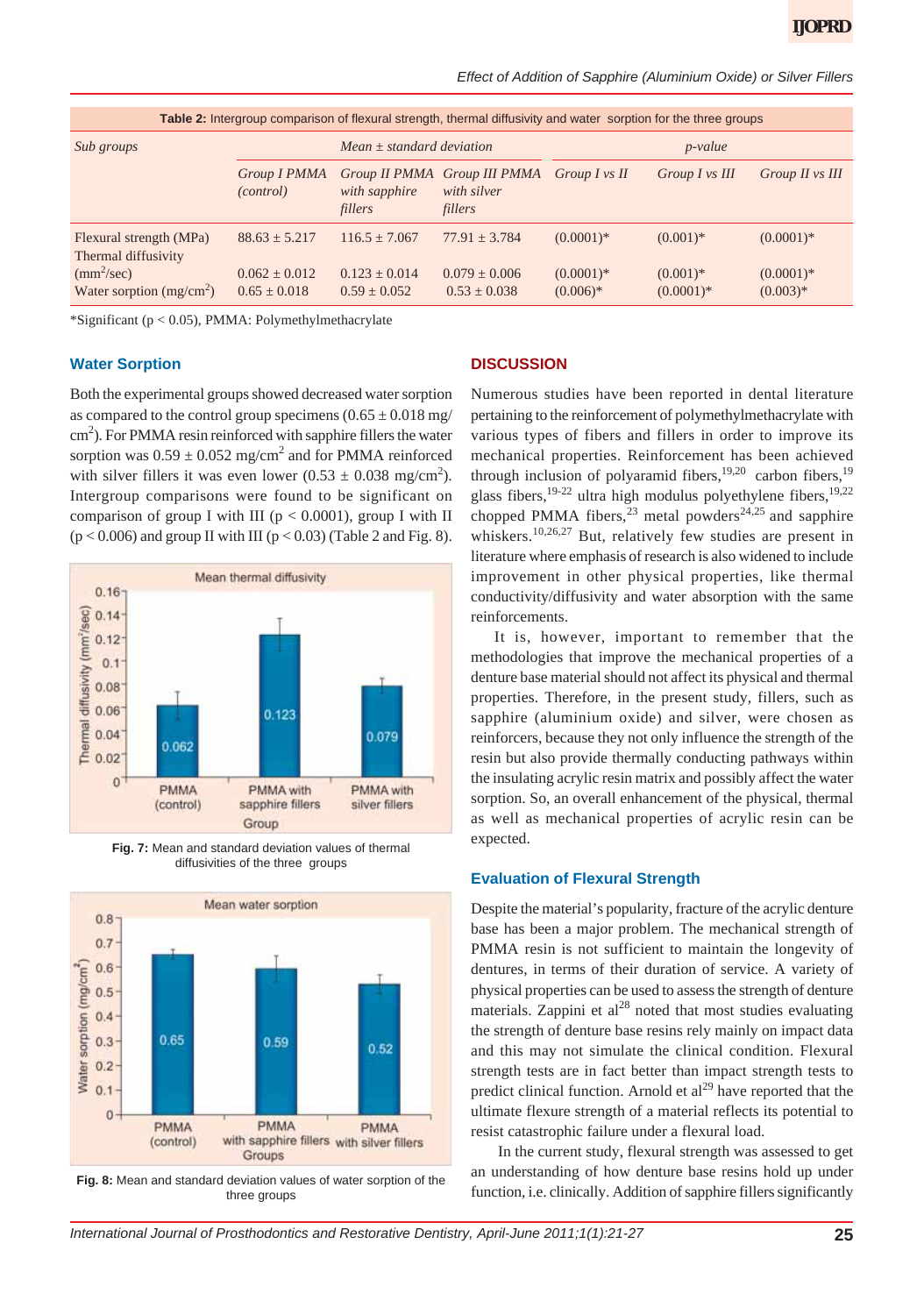improved the flexural strength of PMMA and this may be attributed to the uniform distribution of the filler within the matrix. Similar results have been shown by Ellakwa et  $al^{10}$ who have demonstrated an increase in the mean flexural strength of PMMA resin reinforced with different concentrations (5-25%) of sapphire fillers. Grant and Greener<sup>27</sup> have also previously demonstrated that even in the absence of coupling agent, incorporating sapphire whiskers into heat-cured denture base resin substantially increased the flexural strength compared with unmodified heat-cured resin.

 However, it was found that the addition of silver fillers significantly decreased the flexural strength of the acrylic resin polymer. Explanations for this reduction in strength is due to less number of silver fillers per unit area of the PMMA matrix as compared to sapphire because of larger silver filler particle size. This may also enhance the chances of void formation from entrapped air and moisture and incomplete wetting of the fillers by resin. Therefore, the net effect of embedding metal fillers was to weaken the polymer. Similar reasons were cited by Sehjpal and Sood  $24$  who reported that addition of silver, aluminium, or copper powder to PMMA in a concentration of 25% by volume significantly decreased (by as much as 35%) the tensile strength of the acrylic resin polymer.

# **Evaluation of Thermal Diffusivity**

Thermal diffusivity is a material property related to thermal conductivity (k) which measures the rate at which a body with nonuniform temperature reaches equilibrium. The two parameters are related by the equation:

 $D = k/C_p$ , where  $C_p$  is the specific heat of the material and r is the density. Thermal conductivity measurements are taken under steady state temperature conditions and therefore may not accurately reflect the ability of a material to respond to transient temperature changes (namely, thermal diffusivity), such as those present in the oral cavity during food and liquid intake. $10,11$  In edentulous patients, the ability of the denture base to transmit thermal changes from the oral cavity to the underlying tissues of the palate may affect patients' general satisfaction with dentures and is related to thermal diffusivity.<sup>12</sup>

This study investigated the use of thermally conducting sapphire or silver fillers as additives to improve the thermal diffusivity of denture base polymers. An overall improvement in thermal diffusivity of the PMMA resin upon the addition of sapphire and silver fillers can be attributed to the formation of thermally conducting pathways within the polymer material. Ellakwa et al<sup>10</sup> reported that incorporating  $Al_2O_3$  powder (alumina) from 5 to 20% by weight into conventional heatpolymerized denture base resin resulted in an increase in the thermal diffusivity in proportion to the percentages of the fillers. Messersmith et al<sup>11</sup> reported thermal diffusivity of denture base acrylic resin was increased by the addition of thermally conducting sapphire whiskers at concentrations of 9.35 and 15%.

 The reinforcement with sapphire fillers, however, improved the thermal diffusivity more effectively than silver fillers. It is believed to be due to the proper distribution of sapphire fillers than the silver fillers, and therefore the ability of alumina particles to form continuous pathways for the conduction of heat through the insulating matrix  $10, 11$  Spherical particles of silver also significantly improved thermal diffusivity but the improvement was less as compared to sapphire fillers. Sehjpal and Sood<sup>24</sup> reported that the addition of silver, aluminium or copper powder to PMMA in a concentration of 25% by volume significantly increased the thermal conductivity by as much as 4.5 times that of unmodified acrylic resin.

### **Evaluation of Water Sorption**

While fabricating the denture base from the acrylic resin, it comes in contact with water during polishing as well as cleaning, consequently during the use of denture it is constantly wetted by oral fluids. It has been shown that water molecules act according to the laws of diffusion. The diffusion presumably occurs between the macromolecules of the polymer which are forced slightly apart. This separation renders the molecules mobile and the inherent stresses created during heat-curing of the acrylic resin can be relieved with consequent intermolecular relaxation and possible changes in the shape of the denture. $30$ 

 Polymethylmethacrylate (PMMA) absorbs water slowly over a period of time when placed in an aqueous environment. Though relatively moderate, this water exerts significant effects on the mechanical and dimensional properties of the polymer. It causes plasticization and lowers mechanical properties. According to Anusavice, it has been estimated that for each 1% increase in weight produced by water absorption, acrylic resin expands 0.23% linearly.<sup>31</sup>

 In the present study, a decrease in water sorption of the samples upon addition of fillers was noted. This was because by the addition of filler particles, the actual number of PMMA molecules available on the surface of the disk for water sorption to occur decreases as compared to the control samples. Among the two types of fillers, as the sapphire fillers were smaller than the silver fillers and we had incorporated similar percentages of the two fillers individually by volume, the numbers of sapphire fillers were more in any given sample. The fewer and larger silver filler particles decreased the potential sites of water exchange to occur. On the other hand, because of the larger number of sapphire fillers, more sites were present on the surface of cured polymer (PMMA with sapphire fillers) for water molecule diffusion to occur by capillary action. Takaichi, Hiroyuki and Midori, Journal of the Japanese Society for Dental Materials and Devices (Journal Detail) $32$  have also reported that the water absorption and solubility of PMMA resin decreased with the increase in the percentage of silver powder (5-20%) .

In view of the above discussion, it can be inferred that as compared to silver fillers, sapphire fillers are better for the reinforcement of polymethylmethacrylate resin. This is because